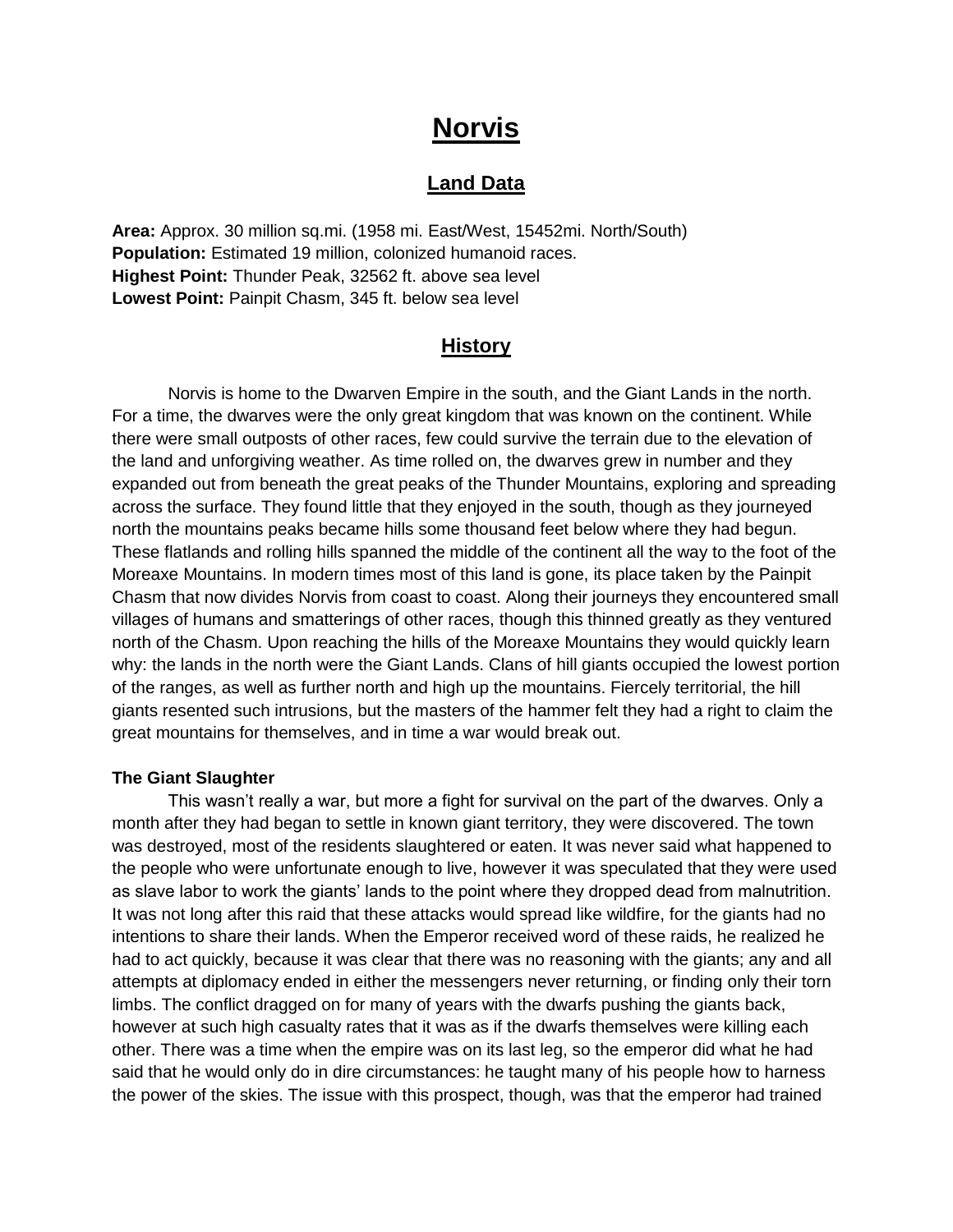much of his life to control this power, so training people in this art as fast as he did came with the potential for ruin. Almost all of the those he trained had become insane. The amount of knowledge that they had acquired and the speed at which they learned drew them closer and closer to the edge. On the other hand, these successful at controlling this ability became known as Whips, and had the power to destroy giants even when the odds were stacked against them. These Whips were one of the turning points that led the dwarves to finally be able to push the giants back to their northern mountain homelands. While this quelled the conflict for a time, the centuries to follow were marred by other small wars between the dwarves and the giants.

 While war would become a constant part of survival for the dwarves, others that inhabited the mainland simply lived along the coast and in the hills to the far south; where while there were always the wilds to deal with, there were definitely no giants. More than a dozen villages of small size would spring up and die out in what would seem like mere years, and for a long time it was believed that the land was just brutal, but in fact it would later become known that it was due to a creature rare to Norvis. A hunter that came from the north; while the dwarven outpost were well guarded, the small non-military villages fell prey to these hunters. This issue continued until the Sundering of the continent where north was cut off from the south, but by that time almost all non-dwarven villages had been destroyed.

#### **The Sundering**

 History has long since lost any true account of the events that brought the breaking of the land of Norvis. Near the end of the 3rd age, individuals greedy with power on the past ages sought out the oldest of powers. It is said that men found the prison of the resting dragons, and in their greed made mistakes, unleashing the wrath of the brood onto the world of man. Within a few years, the skies over Norvis became thick with the brood. At first they seemed happy to simply pick off random livestock and steal riches, but at some point things changed and they began to war among themselves. The land and its inhabitants became trapped in the middle of a bloody war that would leave the lands destroyed. As the 3rd age came closer to its end, events would happen that would change the face of Norvis for all time. It is said that a Green and a Bronze brood fought for control of the lush lands of at the heart of Norvis, their battle lasting for weeks, rampaging from coast to coast and ripping the land asunder with each pass.The final straw was the two beasts battling in the air, then crashing into the earth with a sound that was heard and felt across Norvis, the earth giving way and collapsing to the bottom of the now chasm floor. As a result, several massive chunks of the cliff face broke and fell into the ocean forming the island to the east of the mainland.

# **Indigenous Races**

 While scattered, there are handfuls of cities with some of every race within them; however the lands of Norvis are also home to a few large populations.

#### **Deep Elves**

The race of Deep Elves call home the northern regions of Norvis, and the vast majority of all Deep Elves come from here. While a large amount of their empire remains underground, there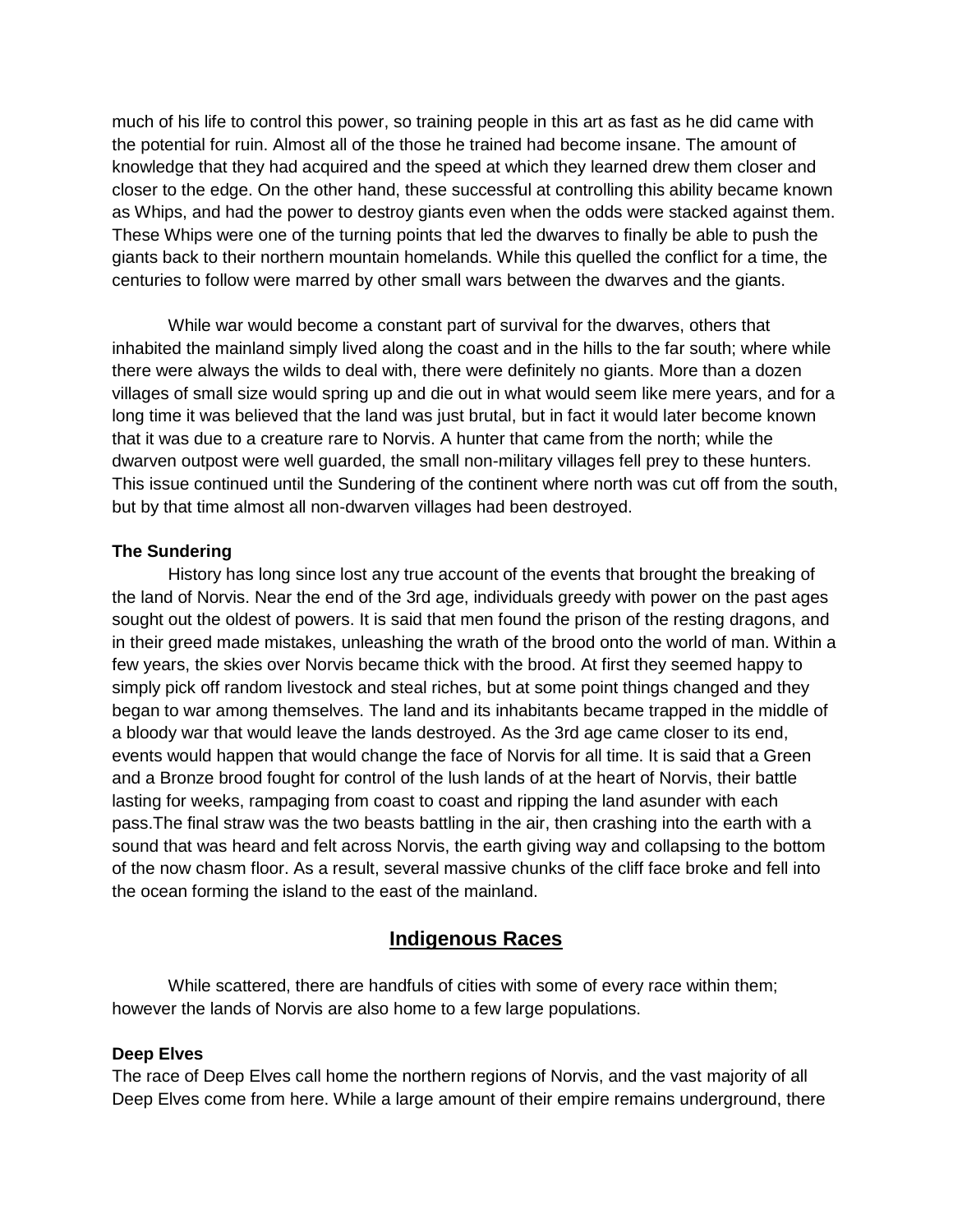is also a very large portion that exists on the surface, north of the Giant city of Cunech.

## **Giants**

There are a number of clans and breeds of these near-human creatures. While they are big and dangerous, it appears that they are for the most part not very smart. While it is rumored that the Deep Elves have convinced the giants that they are dangerous spirits to stave off their aggression, none actually know.

## **Dwarves**

It should go without saying but Norvis is the homeland for the Dwarven clans. Their cities are scattered all across the southern region. While the majority of them are hidden below the surface they often have a small topside town that is used to trade with surface dwellers.

# **Terrain**

 Norvis: a land known primarily by its harsh, mountainous landscape; as well as its very beautiful wildlife, almost as a counterpoint to the rugged terrain. There are two mountain ranges that root through the entire continent, their influence on the land is seen even from the sea. The majority of Norvis is around four thousand feet above the sea level, with the mountain ranges reaching even higher, their peaks up in the clouds; this makes the image of the land breathtaking when first approached by sea. While there is some amount of coastline, it is abutted by towering cliff faces that reach into the sky; likely why of all the continents, it is one that is not often explored, and outsiders do not seek it out as a land of new opportunities.

# **The Moreaxe Mountains**

This large range covers the majority of the northern half of the continent, consisting of two major peaks, which are eleven thousand and nine thousand feet above sea level respectively, and countless smaller peaks and foothills. While there is record of cities in the north, little is known of them since the Sundering, and what is known is that the northlands are ruled by giant clans.

# **The Thunder Mountains**

This range is located in the southern half of the continent and is home to the Dwarven Empire, in which resides its largest city and capitol, The Iron Jewel. The range acquired its name from a unique phenomenon that lies deep within the mountain, which causes a thunder like sound to emanate from the mountains from time to time. While these mountains are massive, it is due more to their reach than height; the peaks of the Moreaxe Mountains reach higher, but the Thunder Mountain range covers more land area.

#### **The Painpit Chasm**

This chasm runs east to west, splitting the continent in half, and also houses the largest river in the world; for reasons unknown, the river flows from the center out to the oceans, moving in two separate directions. The river is wide and takes up a majority of the chasm floor, with a few notable recesses. The chasm is almost three miles across and is almost impassable without descending to the base and then climbing back up the other side. There are a few sky bridges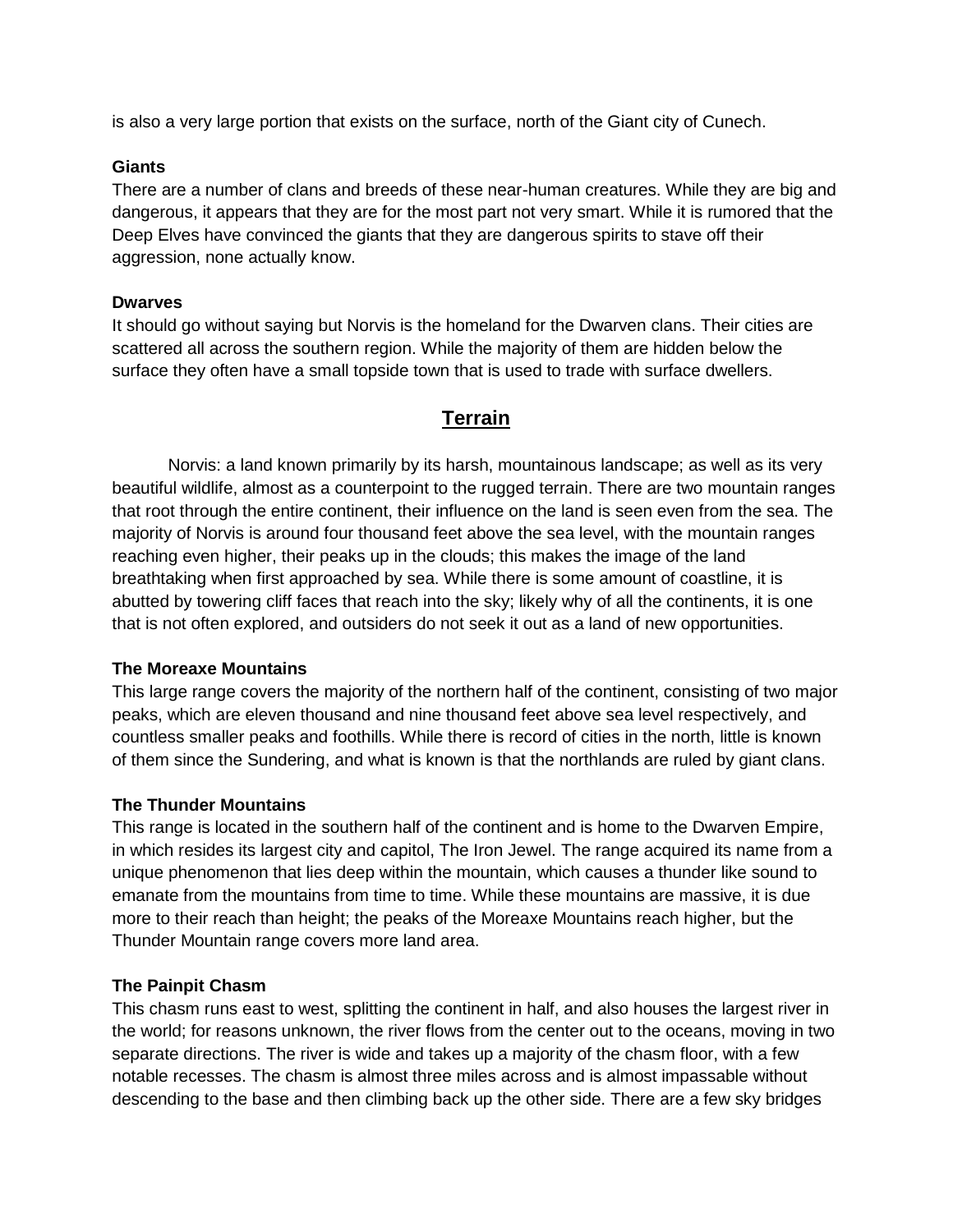that have been built by the dwarves as a means of crossing, but are only usable when the winds are not too bad.

#### **Akales Reef & The East Islands**

The islands were formed from fragments of the mainland breaking off during the Sundering, and since then have provided an ideal location for the Akales Reef to grow, which now houses some of the most rare sea life in the world.

# **Towns**

## **Lanminstry**

This is the main city for the dwarves, built inside of the Thunder Mountains. Lanminstry is a beacon of light and hope to all dwarves, its glory greater than any other dwarven city. The halls of this great city see thousands of dwarves and other visitors on a daily basis. There are two main trading areas: the first is outside of the great city, an outpost located on the surface where people from all over come to trade their goods with the dwarves. The outpost is also used as a forward defense for the city, allowing the city time to pull into the mountain and seal the tunnels while any attackers are busy trying to breach the walls. The second trade district is located inside the city proper, where citizens of the city and those outsiders which have been granted specific trading passes by the officials come to trade. The family houses of Lanminstry each have their own building in the city, and it is each house's responsibility to protect their own house as well as to serve the city. The castle, the center jewel of the Lanminstry, is able to be seen from anywhere in the city. It was built this way so that everyone could look upon it and know that if they put their trust in the ruler, then their might will become unbreakable.

# **Rendsnake**

At a time during the Giant Wars, Rendsnake was used as a forward command outpost for both training and tactical deployment, though since the days of the Sundering the city has become less military and more agricultural. Up until the dwarves explored out from the mountains, their access to certain foodstuffs was limited, however after the Sundering, the lush land along the southern ridge became perfect for farming. While the dwarves were new to this concept under the open sky, they were able to quickly make contact with a few small villages to the east, which shared with them the ways of farming in exchange for soldiers to help protect their villages from the wilds. This quickly began another growth period of the dwarves of Norvis. While the city is no longer a military post, being at the highest point near the chasm along the southern ridge gives Rendsnake a great vantage point of the lands north, and the ability to be a watchful eye for the dwarves.

# **Goblehole**

Goblehole, also known as the sunken city, is an abandoned city that somehow survived the Sundering. It is said that before the continent was split in two, the city was the center of a thriving farming community. Now, however, it sits long abandoned and aged at the bottom of the great chasm, though the majority of the buildings still stand in one form or another. The city itself is of little consequence, and more a stopping point used by the curious on their way to the Great